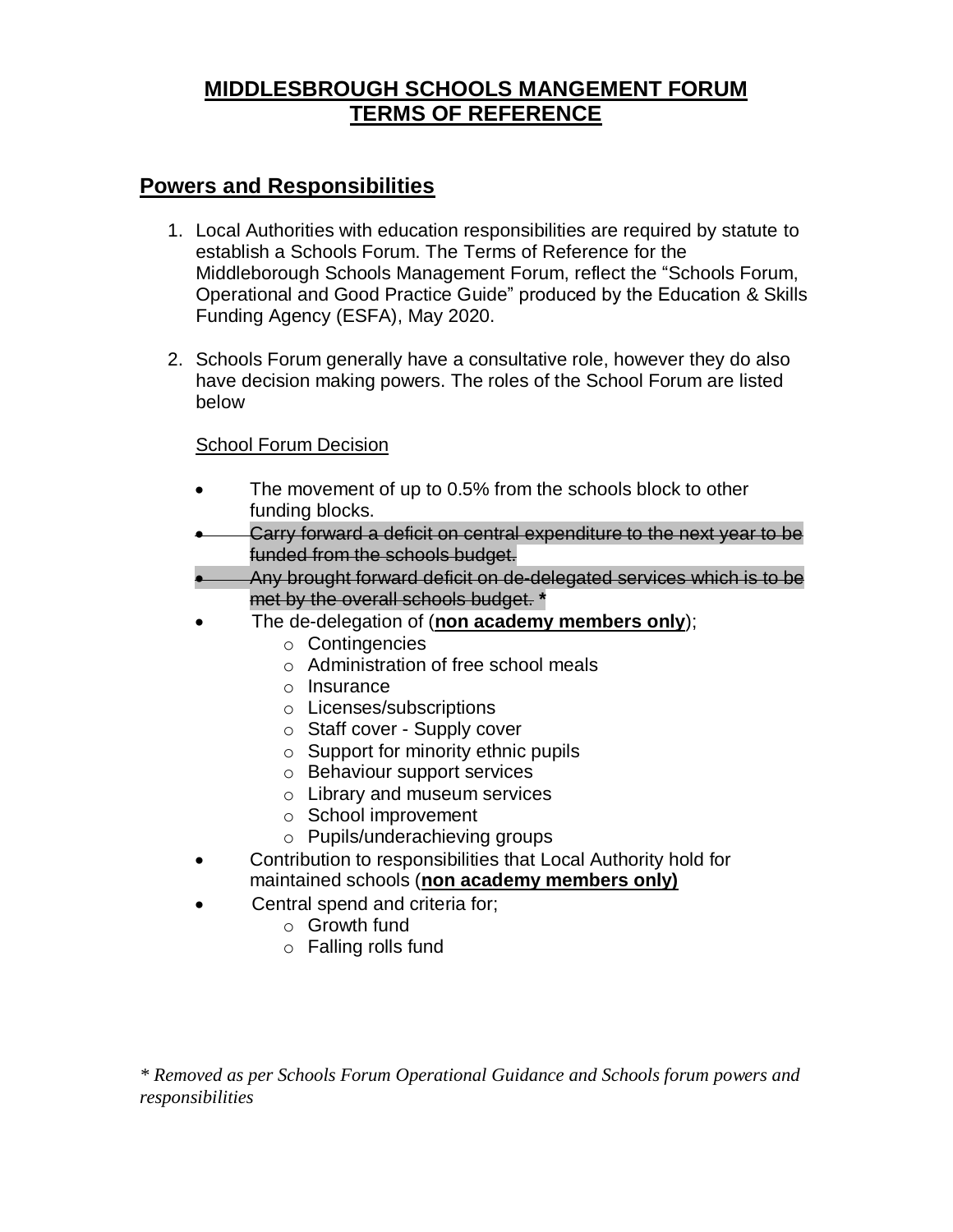- Central spend on;
	- o Early years block provision which may include funding for checking eligibility of pupils for an early years place, the early years pupil premium, or free school meals
	- o Early years block provision to enable schools to meet the infant class size requirement
	- $\circ$  Back pay for equal pay claims
	- o Remission of boarding fees at maintained schools and academies
	- o Places in independent schools for non SEN pupils
	- o Admissions
	- o Servicing of School Forums
	- o Contribution to responsibilities that local authorities hold for all schools.
	- o Capital expenditure from revenue (Pre April 13)
	- o Contribution to combined budgets (Pre April 13)
	- o Existing central funded termination of employment costs (Pre April 13)
	- o Central funded prudential borrowing (Pre April 13)
- Changes to the "Scheme for Financing Schools" (**non academy members only)**.
- Determines School Forum voting procedures
- Elects the Chair of the School Forum.

# School Forum Must be consulted

- On any proposed changes to the schools funding formula
- Education of pupils with special educational needs, places to be commissioned, paying top-up funding.
- Use of pupil referral units and the education of children otherwise than at school, places commissioned and paying of top-up funding.
- Arrangements for early years provision
- Administration of allocation of central government grants paid to schools via the local authority.

School Forum gives a view and informs the governing body of all schools maintained by the local authority of results of consultations carried out.

- 3. The Local Authority does not need to consult the School Forum on the following central spend but it is good practice to inform Forum;
	- High needs block provision
	- Central licenses negotiated by the Secretary of State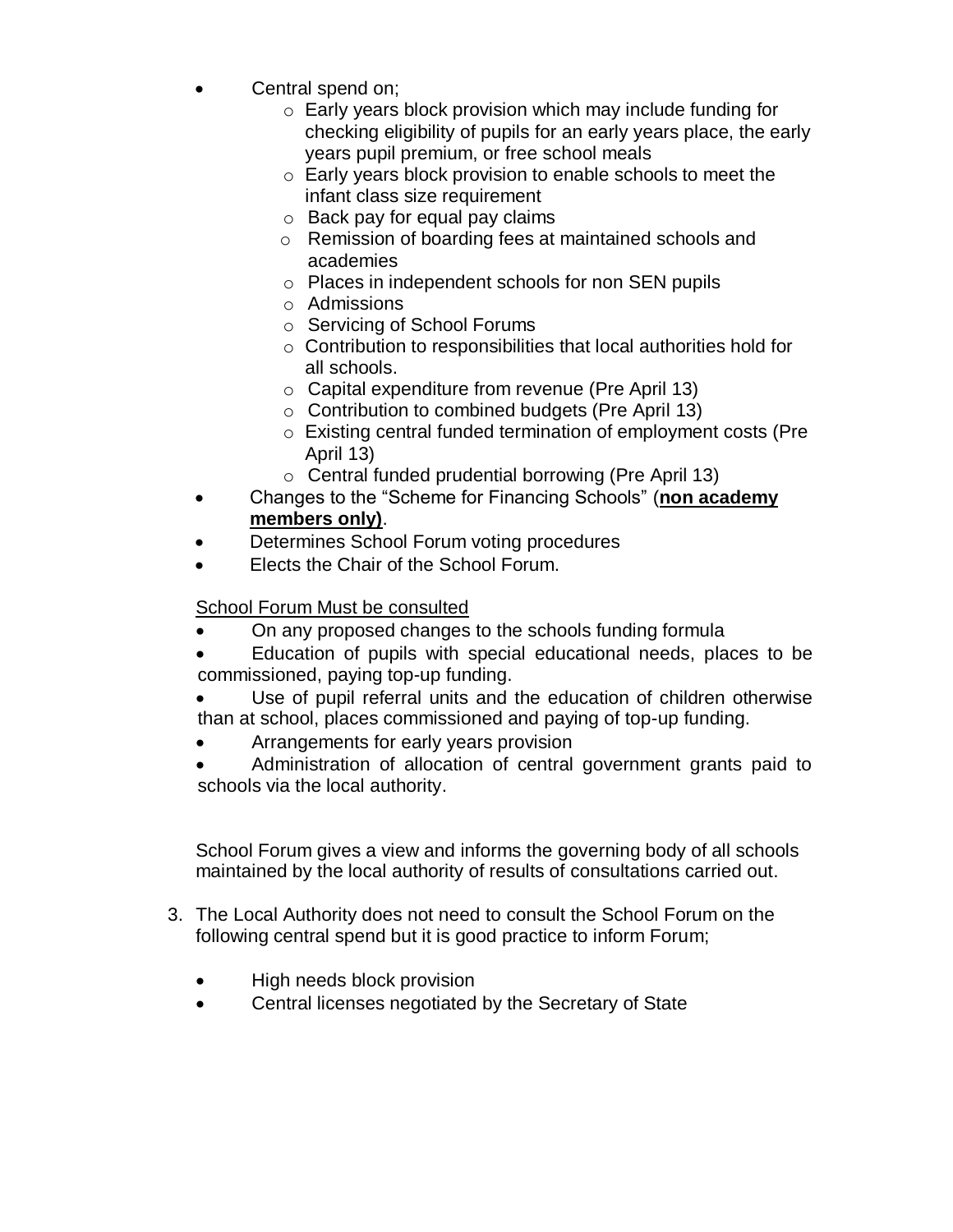# **Membership**

### School Members

- Maintained Schools
	- Primary Schools 3
	- Governor 1
	- Special 1
- Academy Schools 13 (including Special Academies/Free schools)
- Pupil Referral Unit 1

### Non-School Members

- Diocesan representatives 1
- 16 -19 Education representative 1
- PVI early years providers 2

### **Total members: 23**

4. Maintained schools can be represented by Head teachers, senior members of staff or by governors. Academy schools representation is not limited to staff or governors.

### **Substitutes**

5. Substitutes are permitted. Each individual member must identify one named substitute. Only named substitutes can take part in Forum business.

### **Other Attendees**

- 6. The following are permitted to attend and contribute towards Forum meetings, **but have no voting rights,**
	- An observer appointed by the Secretary of State
	- The Chief Financial Officer or their representative
	- The Director of Children's Services or their representative
	- The Executive Member with responsibility for Children's Services
	- The Executive Member with responsibility for Resources
	- Officers providing financial and technical advice
	- Presenters (restricted to the paper they are presenting)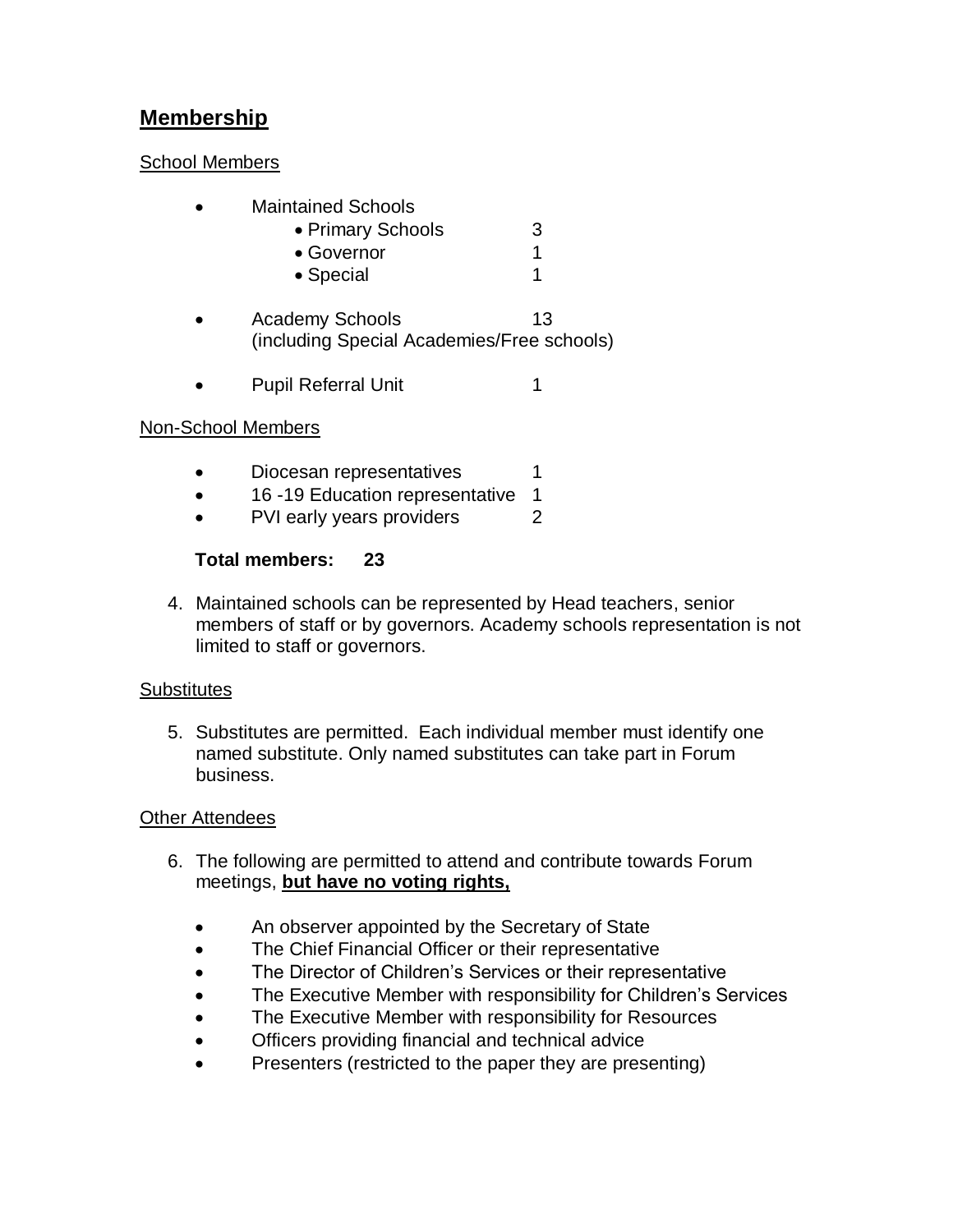### **Observers**

- 7. The Forum is an open meeting; therefore any person can attend as an observer.
- 9. Observers cannot contribute or vote in the meeting.

# **Voting**

- 10.Each member (or named substitute representing that member) has one equal vote in each vote they are eligible to vote in as follows,
	- Primary school de-delegation, only the maintained primary school representative can vote.
	- Scheme for Financing Schools, only the maintained primary school representatives can vote.
	- Funding held centrally for the Local Authority to undertake **general duties** for maintained schools, only the maintained primary and special school representatives can vote.
	- Funding held centrally for the Local Authority to undertake **retained duties** for all schools, only the maintained and academy school representatives can vote.
	- Consultation on the school funding formula, only school (maintained and academy) and PVI members can vote.
	- All other business, all members can vote.
- 11.In the event of a tie the Chair may exercise a casting vote (provided they are eligible to vote).

### **Quorum**

- 12.A meeting is only quorate if 40% (9 voting members) of the total membership is present (excluding observers and 40% of current membership excluding vacancies). If a meeting is not quorate it can proceed but it cannot legally take decisions. It can respond to the Authority on consultation and give views to the Authority.
- 13.Meetings must remain quorate throughout where any decisions are taken. In the event of a meeting becoming non quorate, the meeting can continue but can no longer legally take decisions.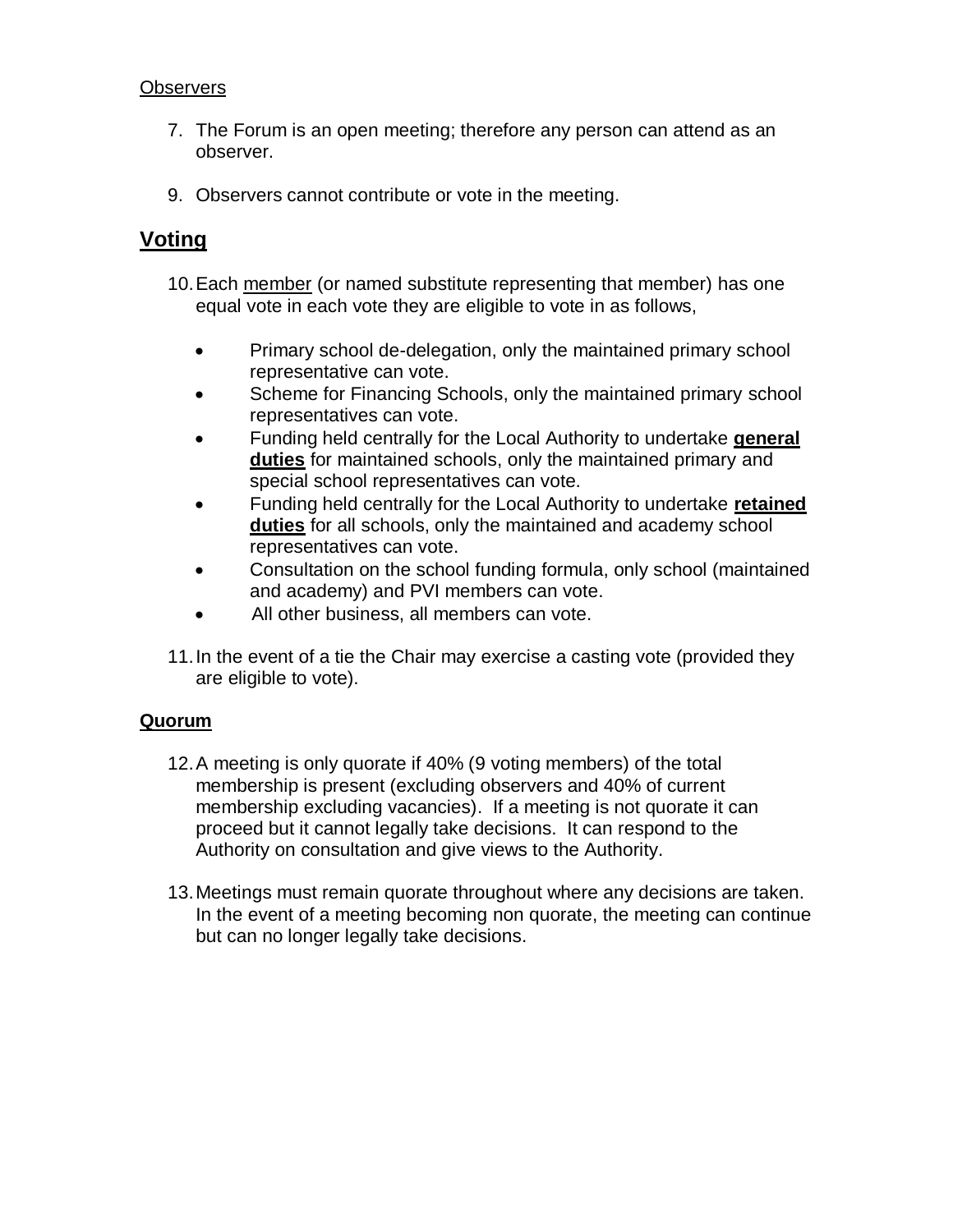# **Term of Office**

- 14. The term of office for all Forum members will run up to 31<sup>st</sup> August 2023 (three year membership).
- 15.Membership may be terminated by the Local Authority in advance of the full term if the member ceases to act in the capacity for which he/she was appointed.
- 16.Membership will be terminated where a member fails to attend the meeting for three consecutive occasions.
- 17.Any vacancies arising during this period will be appointed for the remainder of that term of office.

## **Election of Chair and Vice-Chair**

- 18.The Chair and Vice-Chair shall be elected from within its membership for each term of office. The vote will take place at the first meeting within that term of office.
- 19.The Chair may not be an elected member or officer of the Council.
- 20.In the event of a Chair or Vice-Chair standing down, a replacement will be elected from within the membership for the remainder of the term of office.

## **Appointment of Members**

21.It is the responsibility of the Local Authority to facilitate the appointment of members of the Schools Forum. The LA is required to ensure that the membership reflects the proportions set out in the membership list. Members will be appointed at the beginning of each term of office via nominations & elections from each contributory group.

## **Meetings of the Schools Forum**

22.The frequency and timing of meetings of the Forum should be agreed in advance of each academic year. Forum will meet on at least four occasions through out the year, with at least one meeting in each term. Meetings will be scheduled to fit in with school heads groups to allow school members to canvass all school views.

#### 23.School Forums can now meet remotely. This includes, but is not limited to:

- o Telephone conferencing
- o Video conferencing
- o Live webcast
- o Live interactive streaming \*\*
- *\*\* As per Schools Forums Operational Guidance*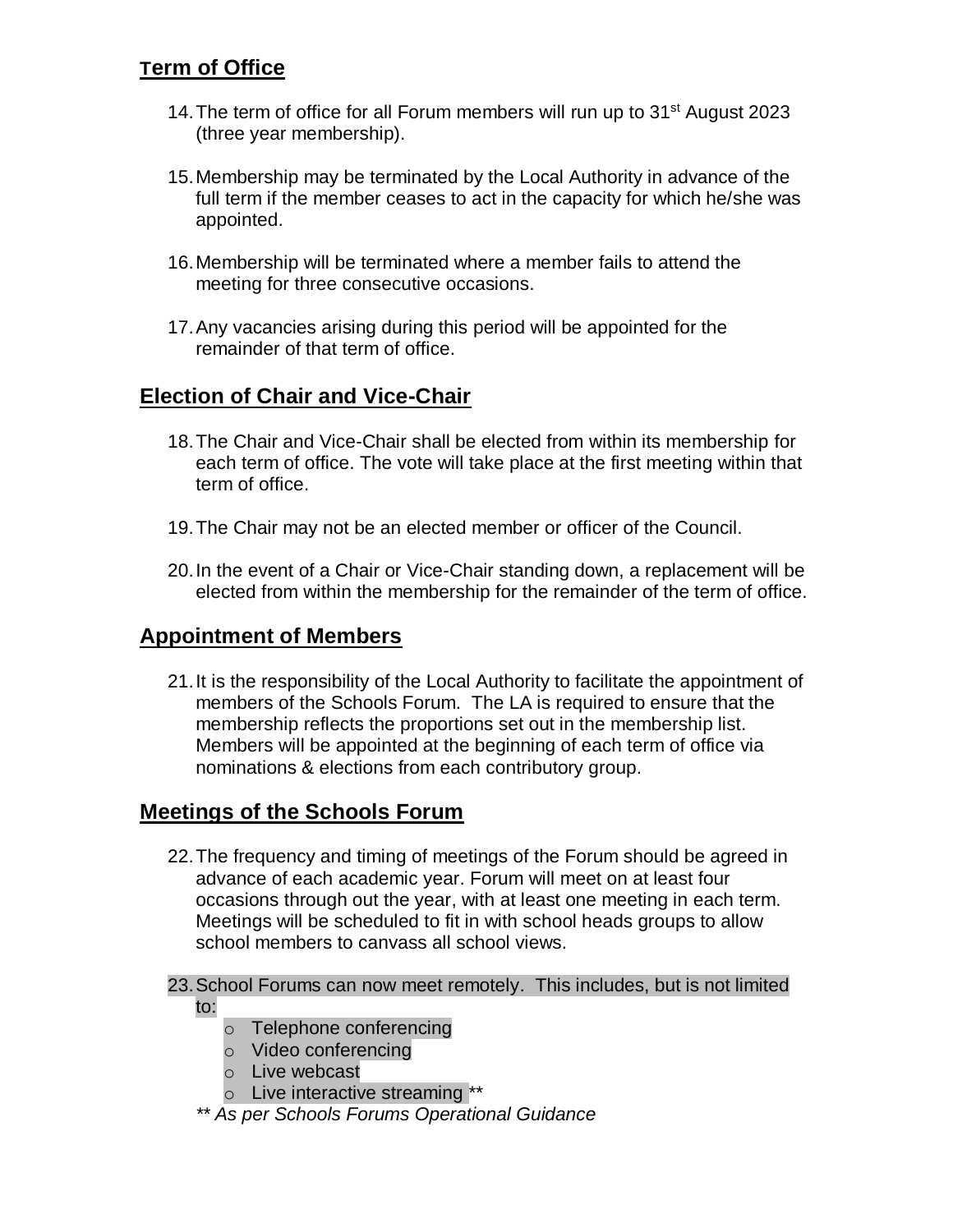24.The Forum can establish Working Groups of members to discuss specific issues and to produce draft advice and decisions for the Forum to consider.

# **Urgent Business**

- 25.In cases of urgency, the Chair may call an extra-ordinary meeting of the Schools Forum, either at the request of a quorate number of members or the Local Authority.
- 26.In the event that an extra-ordinary meeting cannot be called urgent business will be dealt with outside of the meeting. All Forum members will be contacted via email or letter to consider business. Members will be requested to vote within a set time period in order that a decision can be made, where members have not voted by the set deadline, this will be assumed as having abstained. As all members will be contacted to vote, it will be assumed that any decision made is quorate. Following the decision Forum members will be notified of the decision by the clerk of the Forum. Decisions will also be noted at the next meeting of the Forum, under matters arising.

# **Public Access**

27.Meetings of the Schools Forum are open to members of the public. Papers, agendas and minutes will be made available via the Council web site prior to each meeting.

# **Administration**

- 28.Clerking arrangements for the Schools Forum will be provided by the Local Authority. The role of the clerk will include:-
	- Venue arrangements;
	- Provision of agenda and working papers in good time prior to the forum meeting;
	- Respond to queries about the business of the Schools Forum from head teachers, governors and others who are not on the Schools Forum themselves;
	- Be responsible for ensuring contact details of all members are up to date;
	- Maintain the list of members on the forum and advise on membership issues in general;
	- Record and produce minutes of each meeting to all Forum members as soon as possible after the meeting.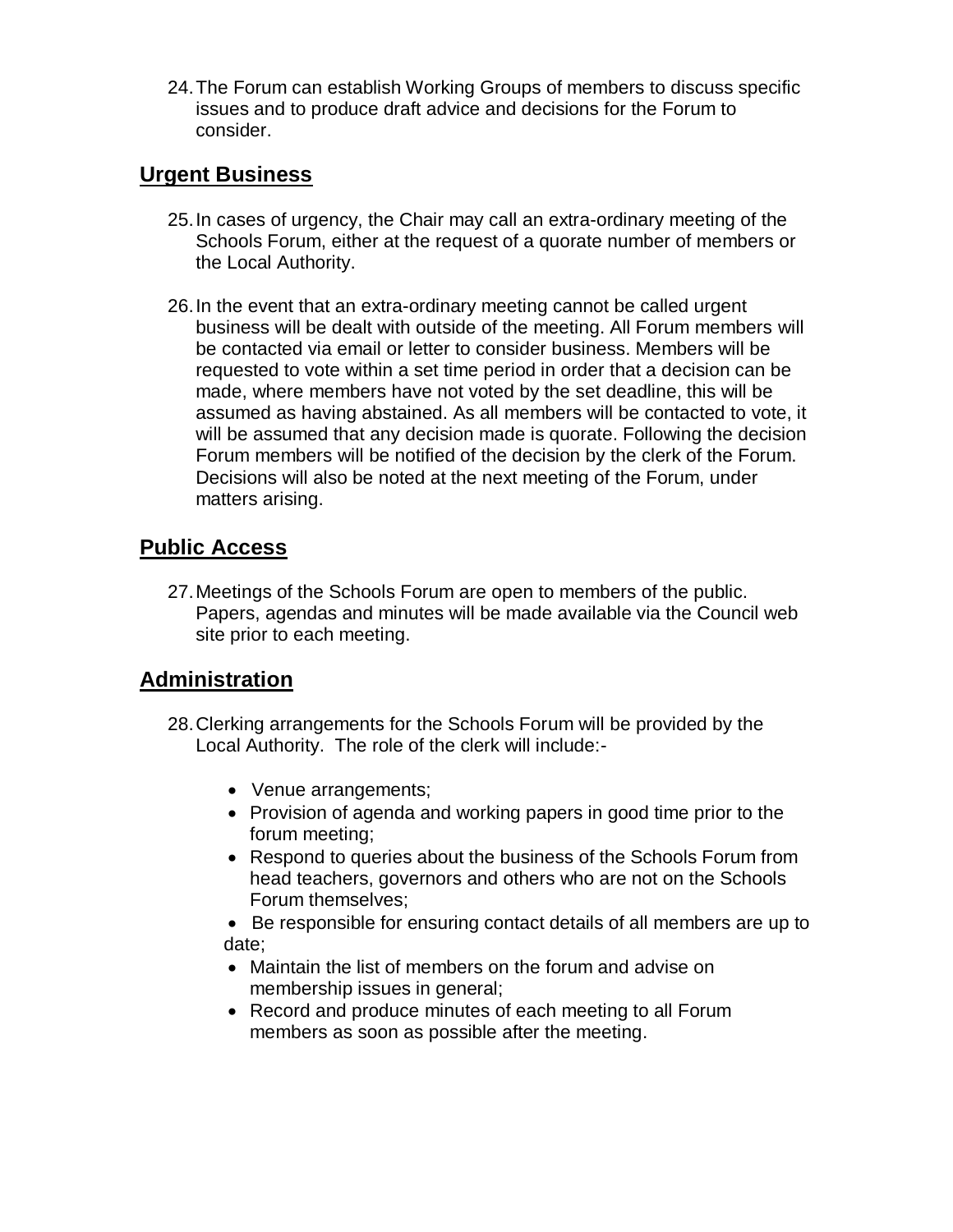# **Changes to this document**

- 29.The Schools Forum may review the Terms of Reference as necessary and request changes to be made by the Local Authority.
- 30.The Local Authority may revise these Terms of Reference as necessary to reflect either the proportions of membership, new guidance from the DFE or new statutory requirements.